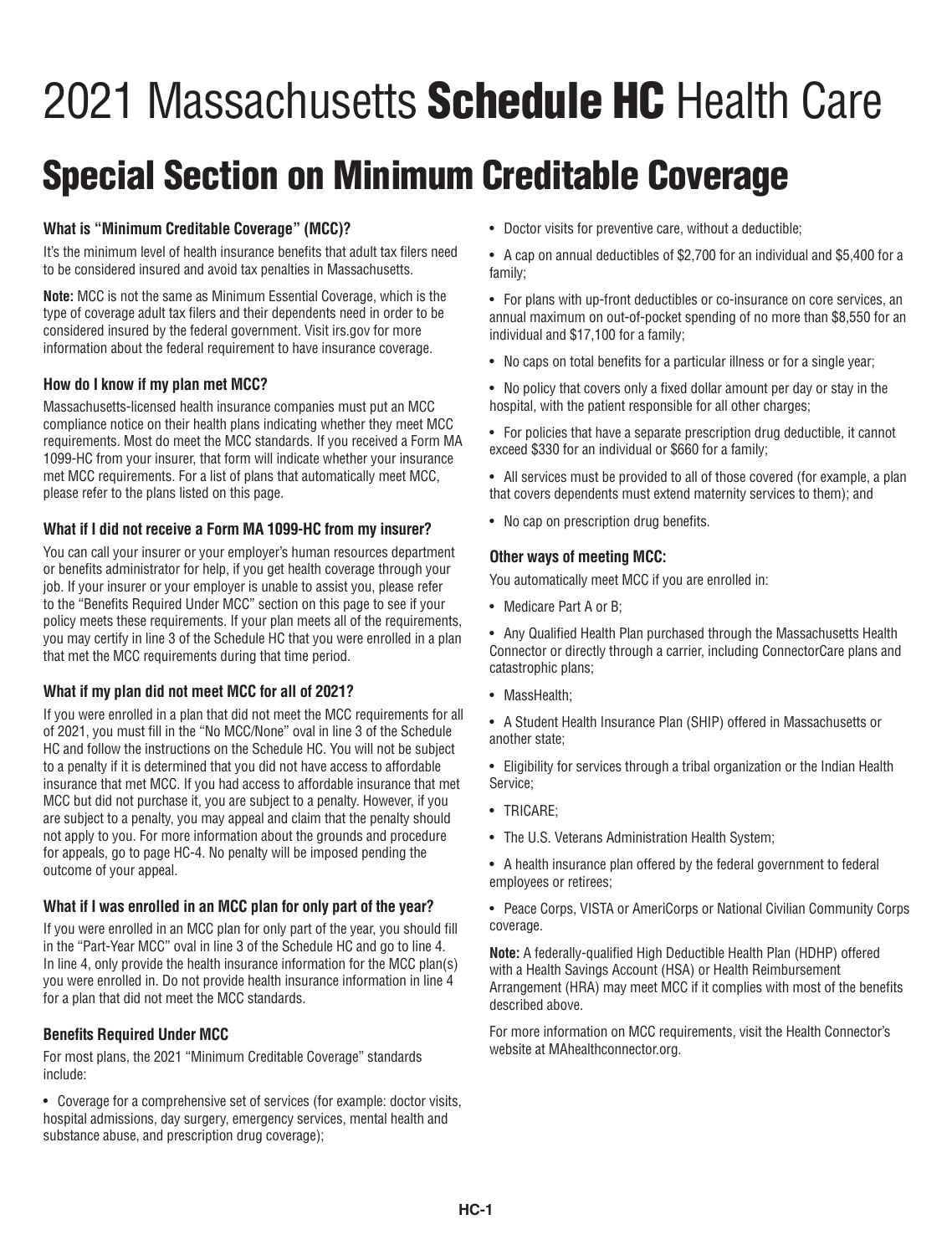## Schedule HC Instructions

## **Health Care Information**

The Massachusetts health care reform law requires most residents 18 and over with access to affordable health insurance to obtain it. More information about the health care reform law and how to purchase affordable health insurance is available at the Commonwealth Health Insurance Connector Authority's website at MAhealthconnector.org.

**Note:** The Affordable Care Act requires most individuals nationally with access to affordable health insurance to obtain it. This requirement is separate from the Massachusetts reform law requirements. Visit irs.gov for more information on the federal requirement.

#### **Special Circumstances During 2021**

Read this section if, during 2021, you turned 18, moved into or out of Massachusetts or if you are filing a tax return on behalf of a deceased taxpayer to determine the period of time that the mandate to have health insurance applied to you.

**Note:** Schedule HC must be completed and filed if you fall into a "special circumstances" category. Turning 18. If you turned 18 during 2021, the man date to obtain and maintain health insurance applies to you beginning on the first day of the third month following the month of your birthday. For example, if your birthday is June 15, the mandate applies on September 1.

**Part-year residents.** If you moved into Massachusetts during 2021, the mandate to obtain and maintain health insurance applies to you beginning on the first day of third month following the month you became a resident of Massachusetts. For example, if you moved into Massachusetts on May 14, the mandate applies on August 1.

If you moved out of Massachusetts during 2021, the requirement to obtain and maintain health insurance applies to you up until the last day of the last full month you were a resident. For example, if you moved out of Massachusetts on July 10, the mandate applies up to June 30. And, if you moved out of Massachusetts on September 30, the mandate applies up to September 30.

**Note:** Part-year residents are not required to file Schedule HC if they were residents of Massachusetts for less than three full months.

**Deceased taxpayer.** If a taxpayer dies during 2021, the mandate to obtain and maintain health insurance applies to the deceased taxpayer up until the last day of the last full month the taxpayer was alive. For example, if a taxpayer died on August 4, the mandate applies up to July 31.

#### **Lines 1a and 1b. Date of Birth**

Enter your date of birth and the date of birth for your spouse (if married filing jointly).

**Taxpayers turning 18 during 2021.** Taxpayers with a date of birth on or after October 1, 2003 should only complete line 1 of Schedule HC because they are not subject to a penalty.

**Note:** Failure to enter this information will delay the processing of your return.

## **Line 1c. Family Size**

Enter your family size, including yourself, your spouse (if living in the same household at any point during the year) and any dependents as claimed on Form 1, line 2b or Form 1-NR/PY, line 4b. If married filing separately and living in the same household, at any point during the year, be sure to include in line 1c any dependents claimed on your tax return and any dependents claimed by your spouse on your spouse's tax return.

**Note:** Failure to enter this information will delay the processing of your return.

## **Line 2. Federal Adjusted Gross Income**

Enter your federal adjusted gross income (from U.S. Form 1040, line 11). If married filing separately and living in the same household, at any point during the year, each spouse must combine their income figures from their separate U.S. returns when completing this section. If you did not have a requirement to file a U.S. return, you must enter 0 in this section.

**Note:** Failure to enter this information will delay the processing of your return.

## **Line 3. Your Health Insurance Status in 2021**

If you had health insurance in 2021, you must first determine if the insurance you had met the Minimum Creditable Coverage requirements. Your Form MA 1099-HC sent to you by your insurer will give you this information. Almost all state and government sponsored insurance plans, such as MassHealth, ConnectorCare and other Health Connector plans, Medicare, and health coverage for U.S. Military, including Veterans Administration and Tri-Care, meet these requirements.

**Important information:** The Health Safety Net is not health insurance, and thus it does not meet MCC requirements. If this is the only way in which your health care needs were paid for in 2021, you must fill in the No MCC/None oval in line 3 and go to line 6.

If you did not receive Form MA 1099-HC from your insurer, see the special section on MCC requirements. Once you have determined whether your coverage met the MCC requirements in 2021, enter the period of time that you were covered by the plan(s).

#### **Explanation of time periods for line 3 of Schedule HC**

■ **Full-year MCC.** Fill in this oval if you had health insurance that met MCC requirements for the entire year of 2021 and go to line 4.

◗ **Part-year MCC.** Fill in this oval if you had health insurance that met MCC requirements for only part of 2021 and go to line 4. This means for the other parts of 2021, you had no health insurance at all, health insurance that did not meet MCC requirements or a combination of both.

◗ **No MCC/None.** Fill in this oval if you did not, at any point in 2021, have health insurance that met MCC requirements. For example, either you did not have any health insurance at all in 2021, or you only had health insurance that did not meet MCC requirements and then go to line 6.

If married filing jointly, you must respond for yourself and your spouse. If you (or your spouse, if married filing jointly) had **Full-Year** or **Part-Year MCC**, go to line 4. If you (or your spouse, if married filing jointly) had **No MCC/None**, go to line 6. If married filing jointly, and only one spouse had **Full-Year** or **Part-Year MCC**, you must complete line 4 with information regarding the spouse who had Full-Year or **Part-Year MCC**, and must go to line 6 for the spouse who had **No MCC/None**. If married filing separately, you only have to respond for yourself, not your spouse.

**Note:** Failure to enter this information will delay the processing of your return.

**Special Circumstances — Important Information:** If, during 2021, you turned 18, moved into or out of Massachusetts or if you are filing a tax return on behalf of a deceased taxpayer, you must first determine the period of time that the mandate applied to you. See the Special Circumstances section on this page for additional information. If you had health insurance that met the Minimum Creditable Coverage requirements for the entire period that the mandate applied to you, fill in the **Full-Year MCC** oval in line 3. If you met the requirements for only part of the time that the mandate applied to you, fill in the **Part-Year MCC** oval. If you had no insurance or insurance that did not meet the MCC re quirements for the period of time that the mandate applied to you, fill in the **No MCC/ None** oval.

## **Line 4. Your Health Insurance Plan Information**

If you indicated in line 3 that you were enrolled in a health insurance plan that met the Minimum Creditable Coverage requirements for all or part of 2021, you must now fill in the oval that matches your plan. If you had more than one plan in 2021, fill in all of the ovals that apply for you and your spouse, if married filing jointly, and follow the instructions.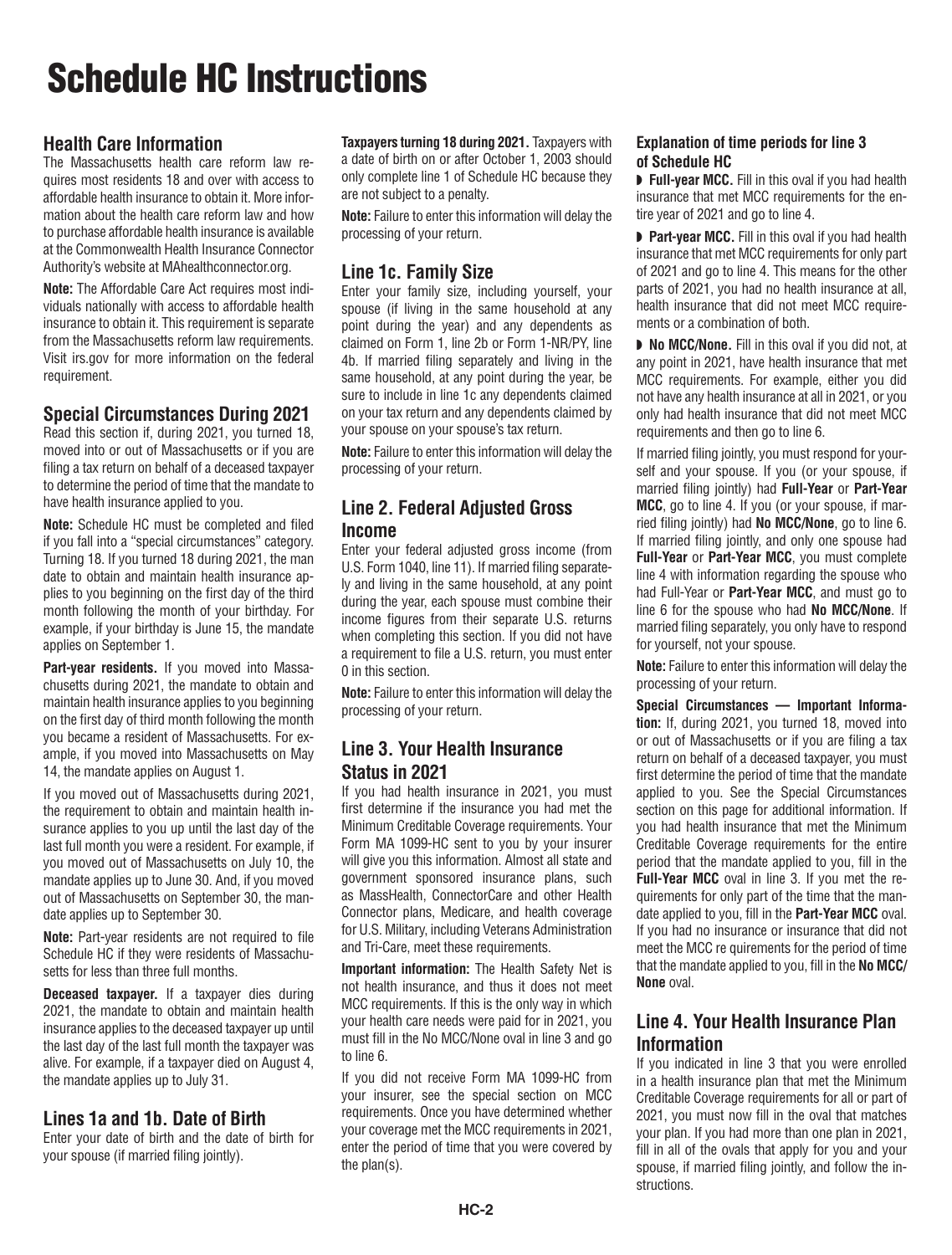**Line 4a.** If you (and/or your spouse if married filing jointly) were enrolled in private health insurance, including ConnectorCare, fill in the oval(s) in line 4a and complete line 4f (for you) and/or 4g (your spouse) using Form(s) MA 1099-HC. This form will be issued to you by your health insurance carrier or administrator, no later than January 31, 2022.

**Note:** If you received Form(s) MA 1099-HC, be sure to attach to Schedule HC. If you did not receive Form(s) MA 1099-HC, fill in the oval(s) in lines 4f (for you) and/or 4g (your spouse), and enter the name of your insurance carrier or administrator and your subscriber number in line 4f and/or 4g and go to line 5. This information should be on your insurance card. If you do not know this information, contact your insurer or your Human Resources Department if your insurance is through your employer.

**Note:** Generally, employees or retirees of the federal, state or local governments have private health insurance and should fill in the oval(s) in line 4a and complete line 4f (for you) and/or line 4g (your spouse) and then go to line 5.

**Note:** If you (and/or your spouse if married filing jointly) obtained MCC through a health arrangement provided by an established religious organization comprised of individuals with sincerely held religious beliefs, fill in the oval for line 4a and complete line 4f (for you) and/or line 4g (for your spouse).

If you and your spouse were enrolled in the same health insurance, you must complete both line 4f (for you) and 4g (your spouse).

**Line 4b.** If you (and/or your spouse if married filing jointly) were enrolled in MassHealth fill in the Yes oval(s) in line 4b and go to line 5.

**Line 4c.** If you (and/or your spouse if married filing jointly) were enrolled in Medicare (including a replacement or supplemental plan), fill in the oval(s) in line 4c and then go to line 5.

**Note:** Fill in the Medicare oval(s) even if you have a supplemental or replacement plan that you may have purchased on your own.

**Line 4d.** If you (and/or your spouse if married filing jointly) were enrolled in a U.S. Military plan (including Veterans Administration and Tri-Care), fill in the oval(s) in line 4d and then go to line 5.

**Line 4e.** If you (and/or your spouse if married filing jointly) were enrolled in Other government health coverage fill in the oval(s) in line 4e and complete line 4f (for you) and/or 4g (your spouse) by entering the program name(s) only.

**"Other government health coverage"** includes comprehensive government-subsidized plans such as care provided at a correctional facility or

by an Indian Health Service provider or tribally-operated facility. Taxpayers who receive MassHealth should fill in the oval on line 4b. Taxpayers who receive ConnectorCare should fill in the oval on line 4a. Taxpayers who receive health care through the Health Safety Net (formerly known as the Uncompensated Care Pool) should not fill in any oval in line 4 because the Health Safety Net is not health insurance, and thus it does not meet Minimum Creditable Coverage requirements.

**Lines 4f and 4g.** Complete only if you filled in oval(s) in line(s) 4a or 4e. Enter information in lines 4f and 4g on up to two insurance carriers each, if you (and/or your spouse if married filing jointly) were covered by multiple insurers in 2021.

**Note:** If you filled in the oval(s) in line 4e, only enter the name of the program or organization. If you were eligible for services through the Indian Health Service or a tribal organization, enter "Indian Health" on this line. After completing lines 4f and 4g, go to line 5.

If you (and/or your spouse if married filing jointly) had health insurance from more than two in surance carriers, fill out Schedule HC-CS, Health Care Continuation Sheet. If you file Schedule HC-CS, report your two most recent insurance carriers first on Schedule HC and use Schedule HC-CS to report the additional insurance carriers for yourself (and/or your spouse if married filing filing jointly). Schedule HC-CS is available on DOR's website at mass.gov/dor.

## **Line 5. Instructions After Completing Lines 3 and 4**

If your health insurance met the Minimum Creditable Coverage requirements for all of 2021, you are not subject to a penalty. Skip the remainder of this schedule and continue completing your tax return. If you were enrolled in Medicare, U.S. Military (including Veterans Administration and Tri-Care), or other government insurance, not including MassHealth, at any point during 2021, you are not subject to a penalty. Skip the remainder of this schedule and continue completing your tax return. Be sure to enclose page 1 of Schedule HC with your return.

If you had health insurance that met the MCC requirements for only part of the year in 2021 or if you had no insurance in 2021, go to line 6.

#### **Receive Free Help in Finding Health Insurance Coverage**

The Massachusetts Health Connector is a statebased insurance marketplace where you can find high-quality, affordable health coverage. By checking this box, you authorize DOR to share basic information from your tax return and attached schedules with the Health Connector about your household, such as names, ages, contact information, and adjusted gross income, as well as the information in the Schedule HC about any health coverage you may have had last year. If you are married filing jointly, both spouses must check the box for the Health Connector to receive all of your information. The Health Connector will use this information to reach out to you with information about low- or no-cost coverage you may qualify for through the Health Connector or MassHealth, the state's Medicaid and CHIP agency, as well as places you can receive free, in-person help near where you live.

#### **Line 6. Federal Poverty Level**

Individuals with income at or below 150% of the Federal Poverty Level (FPL) are not subject to a penalty for failure to purchase health insurance. Complete the Line 6, Federal Poverty Worksheet to determine if your income in 2021 was at or below 150% of the Federal Poverty Level.

**Note for MassHealth enrollees:** If you did not receive a Form MA 1099-HC and you answered No to line 6, please call Mass Health at 1-866-682- 6745 for a copy. Taxpayers who receive ConnectorCare should call their health plan for a copy of Form MA 1099-HC. If you answered Yes to line 6, you do not need to complete this section and you do not need a Form MA 1099-HC. If you answered Yes to line 6, you are not subject to a penalty. Skip the remainder of Schedule HC and continue completing your return. Be sure to enclose pages 1 and 2 of Schedule HC with your return.

## **Line 7. Months Covered by Minimum Creditable Coverage Health Insurance**

Complete this section only if you (and/or your spouse if married filing jointly) were enrolled in a health insurance plan(s) that met Minimum Creditable Coverage requirements for part, but not all, of 2021. You are considered to have coverage for part of 2021 if you had coverage for at least 1 but less than 12 months.

If you were enrolled in a private health insurance plan that met MCC requirements (such as coverage provided by your employer or purchased on your own) or government-sponsored health insurance (such as MassHealth), fill in the oval(s) for the months you were covered in 2021, using the information from Form(s) MA 1099-HC.

If you did not receive a Form MA 1099-HC from your insurer, fill in the oval(s) for each month in which you had coverage that met MCC requirements for 15 days or more. If you had coverage in any month for 14 days or less, you must leave the oval(s) blank.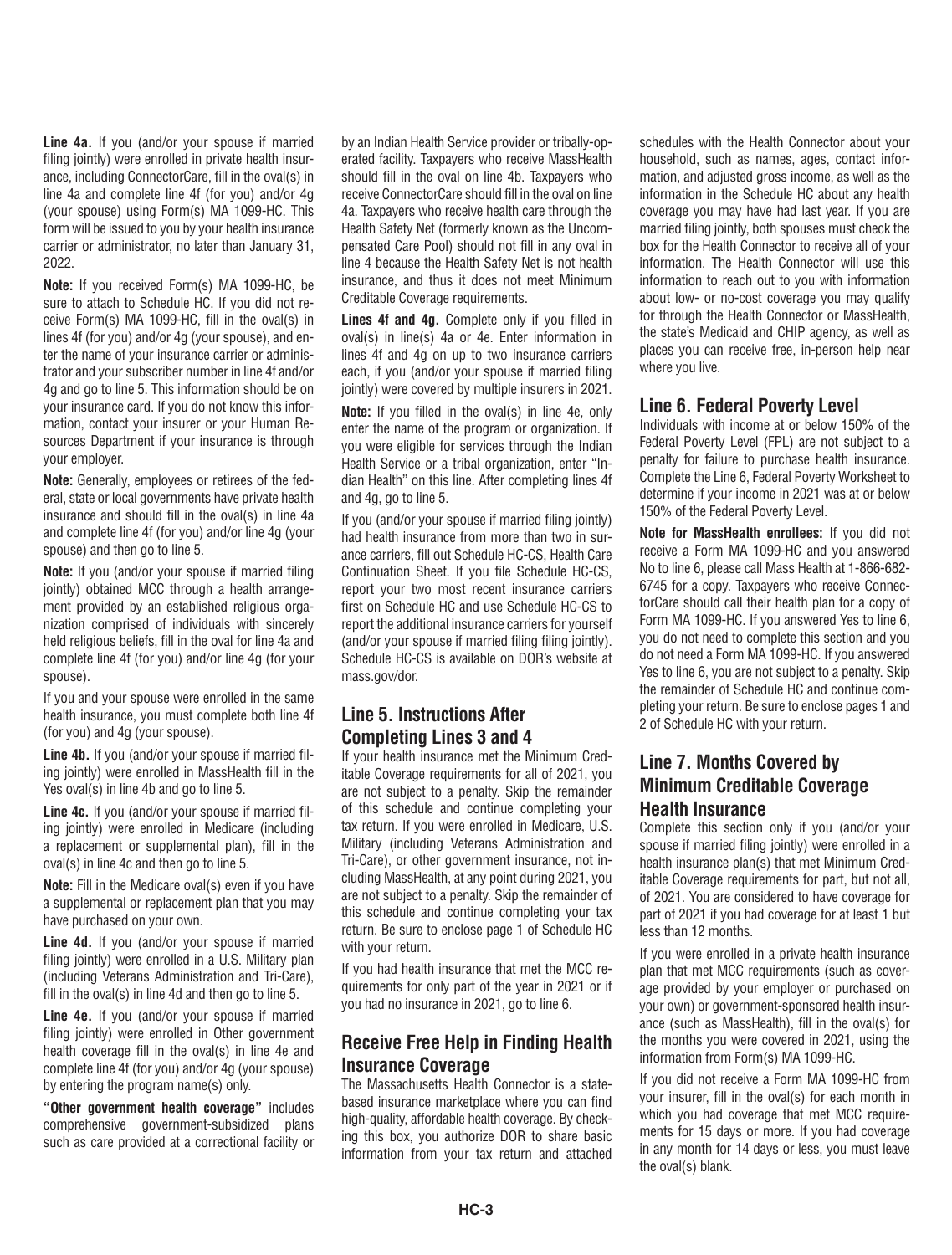If you have four or more consecutive months either with no insurance or insurance that did not meet MCC requirements (four or more blank ovals in a row), go to line 8a. Otherwise, you are not subject to a penalty. Skip the remainder of Schedule HC and continue completing your return. Be sure to enclose pages 1 and 2 of Schedule HC with your return.

If you are filing a joint return and one spouse has three or fewer blank ovals in a row, and the other spouse has four or more blank ovals in a row, the spouse with three or fewer blank ovals in a row is not subject to a penalty and should skip the remainder of Schedule HC. The spouse with four or more blank ovals in a row must go to line 8a.

#### **Special Circumstances During 2021**

**Note:** Schedule HC must be completed and filed even if you fall into a "Special Circumstances" category. Also, do not count the months that the mandate did not apply when determining if you have four or more consecutive months without health insurance.

**Turning 18.** If you turned 18 during 2021, the mandate to maintain and obtain health insurance applies to you beginning on the first day of the third month following the month of your birthday. For example, if your birthday is June 15, the mandate applies on September 1. In this example, do not count the months of January through August be cause the mandate did not apply.

**Part-year residents.** If you moved into Massachusetts during 2021, the mandate to obtain and maintain health insurance applies to you beginning on the first day of the third month following the month you became domiciled in (a resident of) Massachusetts. For example, if you moved into Massachusetts on May 14, the mandate applies on August 1. In this example, do not count the months of January through July because the mandate did not apply.

If you moved out of Massachusetts during 2021, the mandate to obtain and maintain health insurance applies to you up until the last day of the last full month you were a resident. For example, if you moved out of Massachusetts on July 10, the mandate applies up to June 30. In this example, do not count the months of July through December because the mandate did not apply.

**Deceased taxpayer.** If a taxpayer died during 2021, the mandate to obtain and maintain health insurance applies to the deceased taxpayer up until the last day of the last full month the taxpayer was alive. For example, if a taxpayer died on August 4, the mandate applies up to July 31. In this example, do not count the months of August through December because the mandate did not apply.

## **Line 8. Religious Exemption**

**Line 8a.** A religious exemption is available for any one who has a sincere religious belief that is the basis of refusal to obtain and maintain health insurance coverage. Fill in the Yes oval(s) if you are claiming a religious exemption from the requirement to purchase health insurance based on your sincerely held religious beliefs that cause you to object to substantially all forms of treatment covered by health insurance.

If you (and your spouse if married filing jointly) answer **Yes** to line 8a, go to line 8b.

If you (and your spouse if married filing jointly) answer **No** to line 8a, go to line 9.

If you are filing a joint return and one spouse answers **No** to line 8a but the other spouse answers **Yes**, the spouse who answered **Yes** must go to line 8b and the spouse who answered **No** must go to line 9.

**Line 8b.** If you are claiming a religious exemption but you received medical health care during tax year 2021, such as treatment during an emergency room visit, you may be subject to a penalty if it is determined that you could have afforded health insurance.

Medical health care excludes certain treatments such as preventative dental care, certain eye examinations and vaccinations. It also excludes a physical examination when required by a third party, such as a prospective employer. For additional information, see Department of Revenue regulation 830 CMR 111M.2.1, Health Insurance Individual Mandate; Personal Income Tax Return Requirements, available on the department's website at mass.gov/dor.

If you (and your spouse if married filing jointly) answer **Yes** on line 8a and **No** on line 8b, the penalty does not apply to you. Skip the remainder of Schedule HC and continue completing your tax return. Be sure to enclose pages 1 and 2 of Schedule HC with your return.

If you (and your spouse if married filing jointly) answered **Yes** on both lines 8a and 8b, go to line 9.

If you are filing a joint return and one spouse answers **No** to line 8b but the other spouse answers **Yes** to line 8b, the spouse who answered **No** is not subject to a penalty and should skip the remainder of Schedule HC. The spouse who answered **Yes** must go to line 9.

#### **Line 9. Certificate of Exemption**

The Massachusetts Health Connector provided certificates of exemption to qualified taxpayers who applied in 2021.

◗ If you have a "**Certificate of Exemption**" issued by the Massachusetts Health Connector for the 2021 tax year, a penalty does not apply to you. Fill in the **Yes** oval(s) in line 9 of Schedule HC and enter the certificate number in the space provided. **Note:** Only enter the **numbers** of the Certificate of Exemption. Do **not** enter letters, spaces or dashes. For example, if the certificate number on your Certificate of Exemption is AMLI123456-78, enter in the spaces provided 12345678. If married filing jointly and both spouses have a certificate, each spouse must enter their certificate number in the space provided. Skip the remainder of Schedule HC and continue completing your tax return. Be sure to enclose pages 1 and 2 of Schedule HC with your return.

■ If you answered No to line 9, go to line 10.

◗ If you are filing a joint return and one spouse answers **Yes** to line 9 but the other spouse answers **No** to line 9, the spouse who answered **Yes** must enter the certificate number and skip the remainder of Schedule HC and the spouse who answered **No** must go to line 10.

For more information about Certificates of Exemption, visit the Massachusetts Health Connector's website at MAhealthconnector.org.

**Note:** If you received a Certificate of Exemption from the federal shared responsibility requirement in 2021, issued by the Federal Health Insurance Marketplace, do not enter that information in line 9.

## **Lines 10, 11 and 12. Affordability As Determined By State Guidelines**

Taxpayers who had four or more consecutive months without health insurance that met Minimum Creditable Coverage in 2021 may be subject to a penalty if they had access to affordable health insurance that met MCC requirements.

#### **If you answered Yes in line 6 of Schedule HC indicating that your income was at or below 150% of the Federal Poverty Level, or**

#### **If you had three or fewer blank ovals in a row as shown in line 7,**

you are not subject to a penalty and should skip the remainder of Schedule HC and continue completing your tax return. Be sure to enclose pages 1 and 2 of Schedule HC with your return.

You must complete the Schedule HC Worksheets for Lines 10, 11 and 12 if you were uninsured for all of 2021 or if you had four or more consecutive months without health insurance (four or more blank ovals in a row in the Months Covered by Health Insurance That Met Minimum Creditable Coverage section of line 7).

To complete these worksheets, you will need to have your completed 2021 U.S. Form 1040. You also will need to know how much it would have cost you to enroll in any health insurance plan offered by an employer in 2021. An employer's Hu-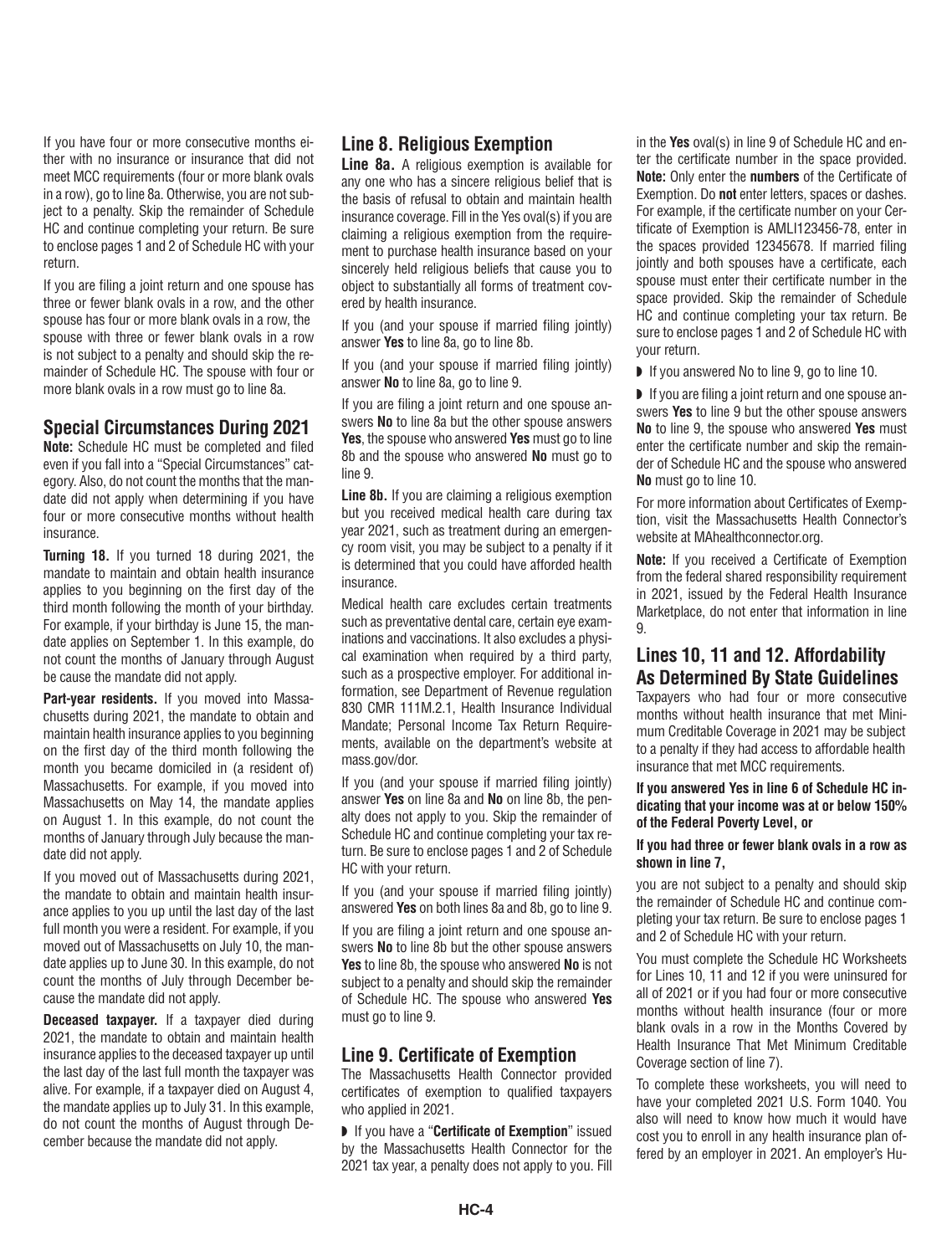man Resources Department should be able to provide this amount to you. Be sure to enclose pages 1 to 3 of Schedule HC with your return.

#### **Filing an Appeal**

If you are subject to a state penalty for not obtaining health insurance in 2021, you have the right to appeal. The appeal will be heard by the Massachusetts Health Connector, an independent state body. **Note:** There is no longer a federal penalty. Visit irs. gov for more information on federal requirements.

In your appeal, you may claim that the penalty should not apply to you. You may claim that you could not afford insurance in 2021 because you experienced a hardship. To establish a hardship, you must be able to show that, during 2021:

**a.** You were homeless, more than 30 days in arrears in rent or mortgage payments, or received an eviction or foreclosure notice;

**b.** You received a shut-off notice, were shut off, or were refused the delivery of essential utilities (gas, electric, oil, water, or telephone);

**c.** You incurred a significant, unexpected increase in essential expenses resulting directly from the consequences of: (i) domestic violence; (ii) the death of a spouse, family member, or partner with primary responsibility for child care, where that spouse, family member, or partner shared household expenses with you; (iii) the sudden responsibility for providing full care for yourself, an aging parent or other family member, including a major, extended illness of a child that required a working parent to hire a full-time caretaker for the child; or (iv) a fire, flood, natural disaster, or other unexpected natural or human-caused event causing substantial household or personal damage for the individual filing the appeal.

**d.** Your financial circumstances were such that the expense of purchasing health insurance would have caused you to experience a serious deprivation of food, shelter, clothing or other necessities. This may include consequences from the COVID-19 health crisis, including that the crisis caused you to experience a significant loss of income, a loss of insurance, a significant increase in essential expenses, and/or other circumstances such that purchasing insurance would have caused you to experience such serious deprivation.

**e.** Your family size was so large that reliance on the affordability schedule (see Table 3: Affordability) to determine how much you could afford to pay for health insurance is inequitable.

**f.** During 2021 you purchased health insurance that did not meet Minimum Creditable Coverage requirements, but which was close to or substantially met those requirements, and you felt that your circumstances prevented you from buying other insurance that met the requirements.

that did not meet Minimum Creditable Coverage requirements because that is all that your employer offered, and you felt that your circumstances prevented you from buying other insurance that met the requirements.

You may also base your appeal on other circumstances, such as the application of the affordability tables in Schedule HC to you is inequitable (for ex ample, due to fluctuations in income or other changes in life circumstances that affect financial status during the year), you were unable to obtain government-subsidized insurance despite your income, including not applying for or enrolling in MassHealth or ConnectorCare because of concerns about its potential negative impact under "public charge" immigration tests, or residency outside of Massachusetts during your uninsured period.

#### **How to Appeal**

To appeal, you must fill in the oval for you (and your spouse, if applicable) on Schedule HC, Appeals Section that authorizes DOR to share information in your tax return, including Schedule HC, with the Massachusetts Health Connector, the independent state body that will hear the appeal. No penalty will be assessed by DOR pending the outcome of your appeal. Be sure to enclose pages 1 to 3 of Schedule HC with your return.

**Note:** If you are filing an appeal, make sure you have calculated the penalty amount that you are appealing, but do not assess yourself or enter a penalty amount on your income tax return.

If you (and/or your spouse, if married filing jointly) fill in that oval on your return, you will receive a follow-up letter from the Massachusetts Health Connector asking you to state your grounds for appeal in writing, and submit supporting documentation. **Failure to respond to that form within the time specified will lead to dismissal of your appeal. Also, you (and/or your spouse, if married filing jointly) are allowed only one opportunity to appeal.** The Massachusetts Health Connector will then review the information you provided. You may be required to participate in a hearing on your case. You will be required to state your claims under pains and penalties of perjury.

**Note:** Do not include any hardship documentation with your original return. You will be required to submit supporting hardship documentation at a later date during the appeal process.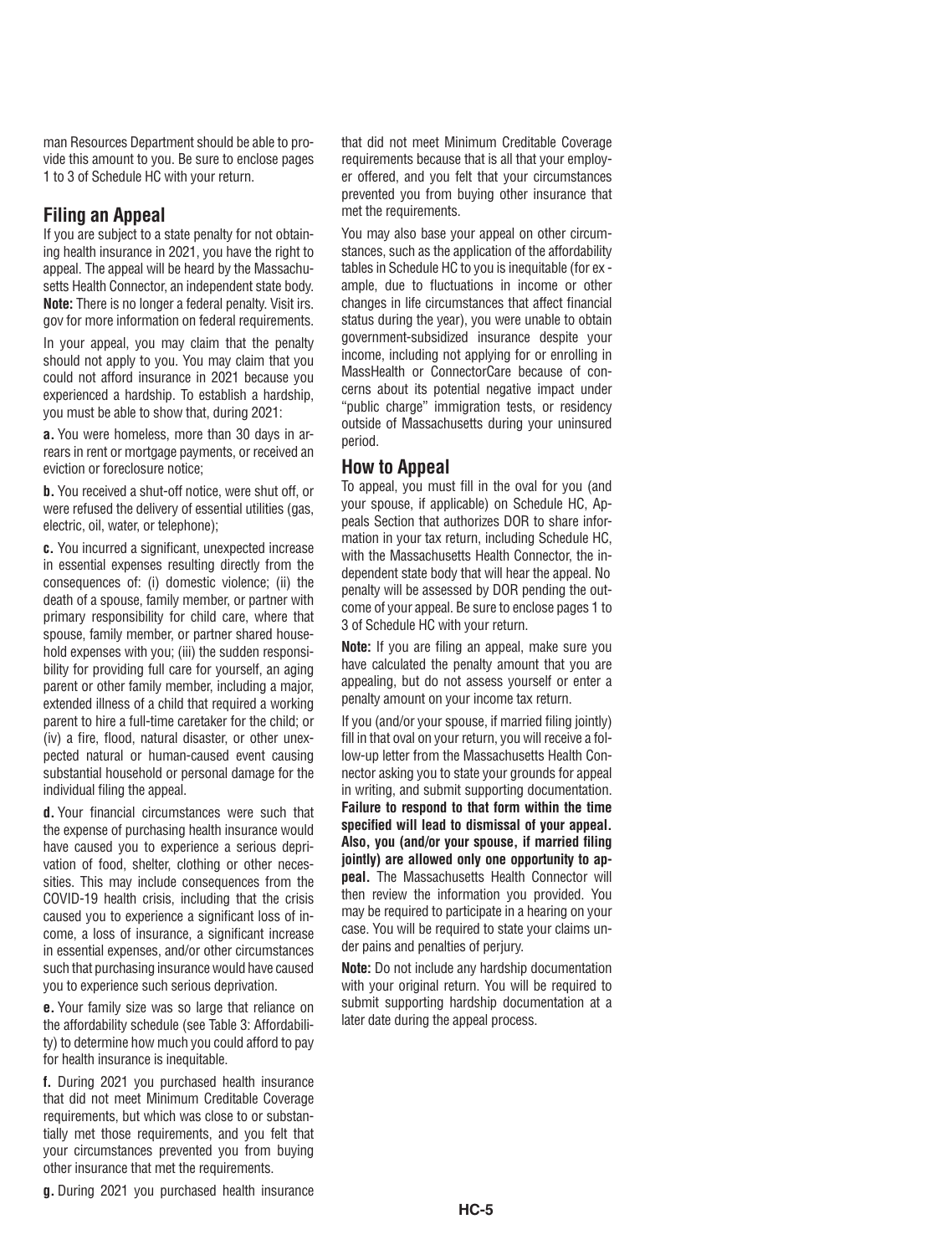## **Schedule HC Worksheets and Tables**

**Following are the necessary worksheets you may need to complete your 2021 Schedule HC. Retain these worksheets for your records. Do** *not* **submit these with your tax return.**

#### Schedule HC Worksheet for Line 6: Federal Poverty Level

- 1. Enter your federal adjusted gross income from Schedule HC, line 2 1
- 2. Enter the income amount that corresponds to your family size (as entered on Schedule HC, line 1c) from the 150% FPL column from Table 1 . . . . . . . . . . . . . . . . . . . . . . . . . . . . . . . . . . . . . . . . . . . . . . . 2

If line 1 is less than or equal to line 2, your income in 2021 was at or below 150% of the Federal Poverty Level and the penalty does not apply to you in 2021. Fill in the Yes oval in line 6 of Schedule HC, skip the re mainder of Schedule HC and continue completing your tax return.

If line 1 is greater than line 2, your income in 2021 was above 150% of the Federal Poverty Level. Fill in the No oval in line 6 of Schedule HC and go to line 7 of Schedule HC.

#### **Table 1: Federal Poverty Level, Annual Income Standards**

| Family size* | <b>150% FPL</b> |
|--------------|-----------------|
|              | \$19,140        |
| 2            | \$25,860        |
| 3            | \$32,580        |
| 4            | \$39,300        |
| 5            | \$46,020        |
| 6            | \$52,740        |
| 7            | \$59,460        |
| 8            | \$66,180        |
| additional   | $+$ \$6,720     |

\*Include only yourself, your spouse (if living in the same household at any point during the year), and any dependents as claimed on Form 1, line 2b or Form 1-NR/PY, line 4b. If married filing separately and living in the same household at any point during the year, include all dependents claimed by you and your spouse.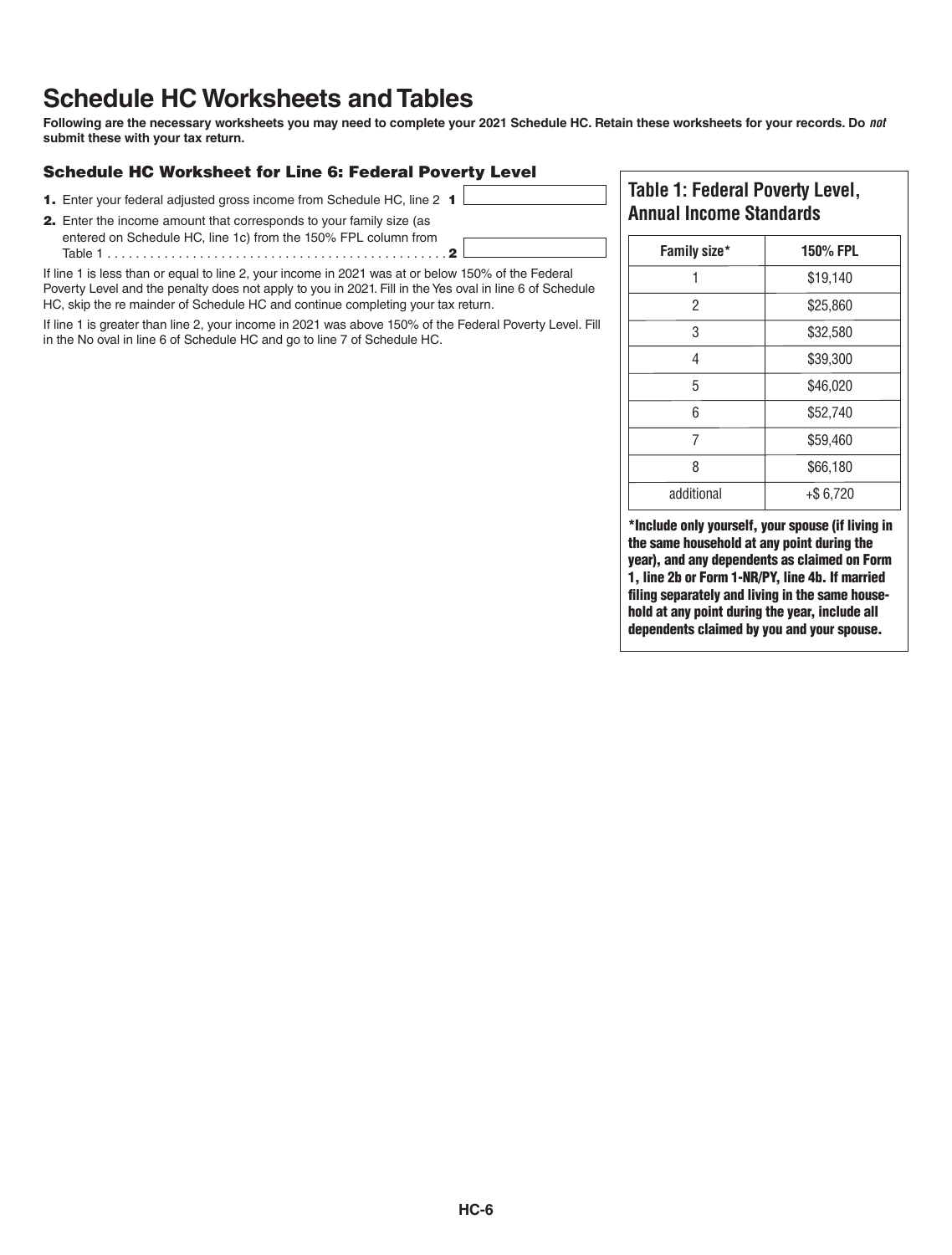#### Schedule HC Worksheet for Line 10: Eligibility for Employer-Sponsored Insurance That Met Minimum Creditable Coverage

The following worksheet will determine if you could have afforded employer-sponsored health insurance that met Minimum Creditable Coverage in 2021 (the employer's Human Resources Department should be able to provide this information to you). Complete only if you (and/or your spouse if married filing jointly) were eligible for insurance that met Minimum Creditable Coverage offered by an employer for the entire period you were uninsured in 2021 that covered you, and your spouse and dependent children, if any. If an employer did not offer health insurance that met Minimum Creditable Coverage that covered you, and your spouse and dependent children, if any, or if you were not eligible for insurance that met Minimum Creditable Coverage offered by an employer, you were self-employed or you were unemployed, fill in the No oval(s) in line 10 of Schedule HC and complete the Schedule HC Worksheet for Line 11 on page HC-8.

**Note:** If you answered Yes in line 6 of Schedule HC indicating that your income was at or below 150% of the Federal Poverty Level or you had three or fewer blank ovals in a row during the period that the mandate applied on line 7 of Schedule HC, the penalty does not apply to you. Do not complete this worksheet. Skip the remainder of Schedule HC and continue completing your return. Be sure to enclose Schedule HC with your return. If an employer offered you free health insurance coverage in 2021 that met Minimum Creditable Coverage (the employer's Human Resources Department should be able to provide this information to you), you are deemed able to afford health insurance and are subject to a penalty. Fill in the Yes oval(s) in line 10 of Schedule HC and go to the Health Care Penalty Worksheet on page HC-11.

1. Enter your federal adjusted gross income from U.S. Form 1040, line 11 . . . . . . . . . . . . . . . . . . . . . . . . . . . . . . . . . . . . . . . 1

**If line 1 is less than or equal to:** \$19,140 if single or married filing separately with no dependents; \$25,860 if married filing jointly with no dependents or head of household/married filing separately with one dependent; or \$32,580 if married filing jointly with one or more dependents or head of household/ married filing separately with two or more dependents, you are deemed unable to afford employer-sponsored health insurance that met Minimum Creditable Coverage requiring an employee contribution. Fill in the No oval(s) in line 10 of Schedule HC. Skip the remainder of this worksheet and go to the Schedule HC Worksheet for Line 11 on page HC-8.

**If line 1 is more than:** \$19,140 if single or married filing separately with no dependents; \$25,860 if married filing jointly with no dependents or head of household/married filing separately with one dependent; or \$32,580 if married filing jointly with one or more dependents or head of household/married filing separately with two or more dependents, **go to line 2**.

| 2. Enter the lowest monthly premium cost of health insurance that would cover you, and your spouse and dependent children,<br>if any, offered to you during your uninsured period in 2021 through an employer. The employer's Human Resources                                                                                                                                                      |  |
|----------------------------------------------------------------------------------------------------------------------------------------------------------------------------------------------------------------------------------------------------------------------------------------------------------------------------------------------------------------------------------------------------|--|
|                                                                                                                                                                                                                                                                                                                                                                                                    |  |
| 3. Enter the affordable premium as a percentage of income that corresponds with your income range (from line 1 of worksheet)<br>and filing status from Table 3: Affordability on page HC-10. To find this amount, look at the row for your income range in<br>col. a of the appropriate table based on your filing status and go to column b to find the percentage. $\ldots \ldots \ldots \ldots$ |  |
|                                                                                                                                                                                                                                                                                                                                                                                                    |  |
| Note: When you multiply by a percentage, move the decimal point two places to the left first. For example, if your percentage is 7.40%, multiply your income<br>by 0.0740.                                                                                                                                                                                                                         |  |
|                                                                                                                                                                                                                                                                                                                                                                                                    |  |
| If line 2 is less than or equal to line 5: you are deemed able to afford employer-sponsored health insurance that met Minimum Creditable Coverage during                                                                                                                                                                                                                                           |  |

your uninsured period(s), which you did not obtain, and you are subject to a penalty. Fill in the Yes oval(s) in line 10 of Schedule HC, and go to the Health Care Penalty Worksheet on page HC-11.

**If line 2 is greater than line 5:** you could not afford health insurance that met Minimum Creditable Coverage offered to you by your employer, fill in the No oval(s) in line 10 of Schedule HC, and complete the following Schedule HC Worksheet for Line 11 on page HC-8.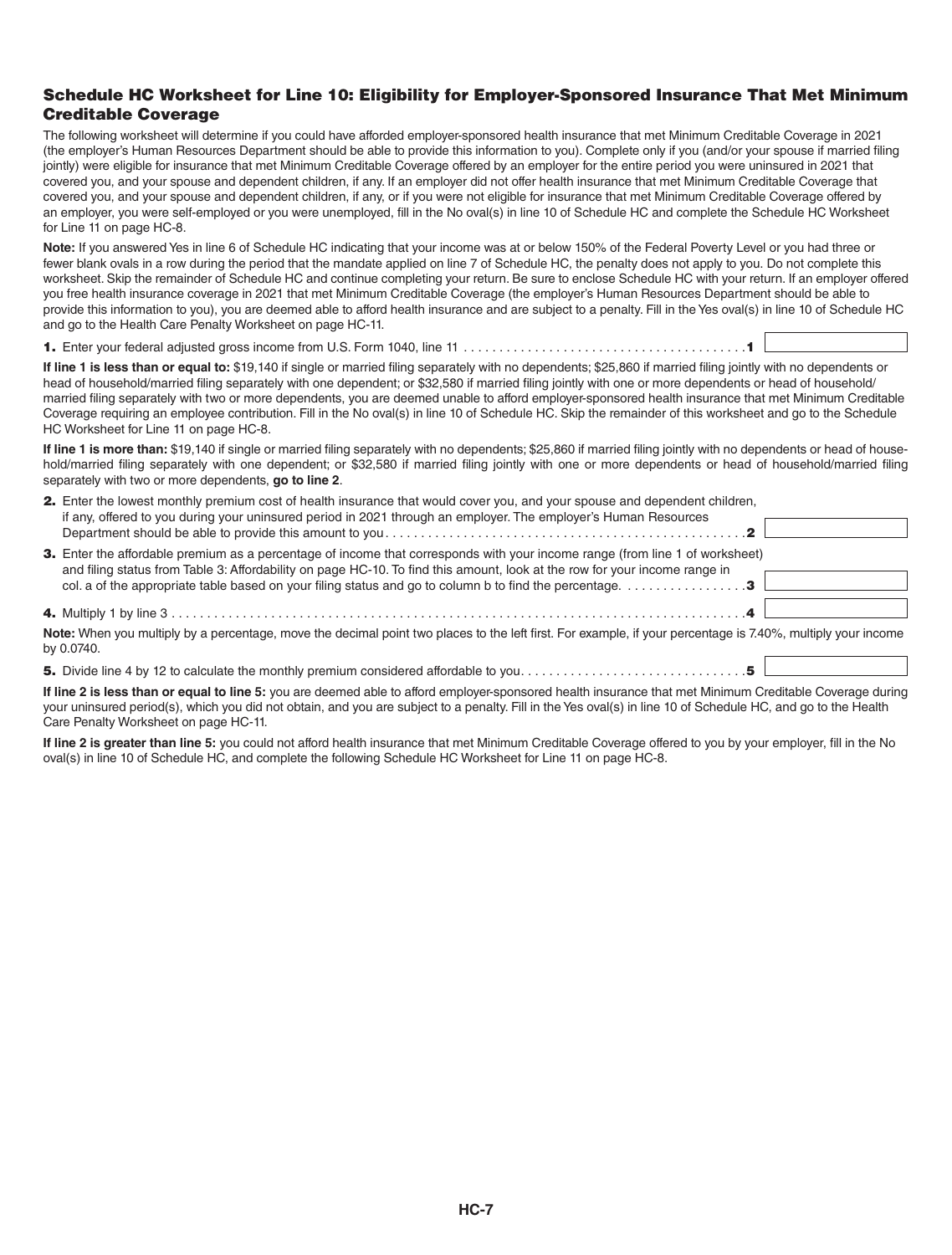#### Schedule HC Worksheet for Line 11: Eligibility for Government-Subsidized Health Insurance

The following worksheet will determine if you were eligible for government-subsidized health insurance in 2021. Complete the following worksheet only if an employer did not offer you affordable health insurance that met Minimum Creditable Coverage requirements, as determined in the Schedule HC Worksheet for Line 10.

**Note:** If you answered Yes in line 6 of Schedule HC indicating that your income was at or below 150% of the Federal Poverty Level or you had three or fewer blank ovals in a row during the period that the mandate applied on line 7 of Schedule HC, the penalty does not apply to you. Do not complete this work sheet. Skip the remainder of Schedule HC and continue completing your return.

If married filing separately and living in the same household, each spouse must combine their income figures from their separate U.S. returns when com pleting this worksheet.



**If line 1 is greater than line 2**: you were ineligible for government-subsidized health insurance in 2021 and must fill in the No oval(s) in line 11 of Sched ule HC, and go to Schedule HC Worksheet for Line 12 to determine if you were deemed able to afford private health insurance.

**If line 1 is less than or equal to line 2, and at any point during the period when you were uninsured:** you were not legally residing in the U.S., or an employer offered an individual plan that cost less than 9.83% of your household income and met minimum value standards (the employer's Human Resources Department should be able to provide this infor mation to you), or you applied for Mass Health or subsidized coverage through the Health Connector and were denied because you were ineligible for services, **you are deemed ineligible for government-subsidized health insurance in 2021.** Fill in the No oval(s) in line 11 of Schedule HC, and go to Schedule HC Worksheet for Line 12 to determine if you were able to afford private health insurance.

**If line 1 is less than or equal to line 2, and none of the above conditions apply**, you would have been deemed eligible for government-subsidized health insurance in 2021, which you did not obtain and you are subject to a penalty. Fill in the Yes oval(s) in line 11 of Schedule HC and go to the Health Care Penalty Worksheet on page HC-11. **Note:** If you believe that, during the period when you were

uninsured, your income was actually too high to qualify for government-subsidized insurance, you may have grounds to appeal the penalty. Fill in the Yes oval(s) in line 11 of Schedule HC and go to the instructions for the Appeals section.

### **Table 2: Income at 300% of the Federal Poverty Level**

| Family size* | 300% FPL    |  |
|--------------|-------------|--|
| 1            | \$38,280    |  |
| 2            | \$51,720    |  |
| 3            | \$65,160    |  |
| 4            | \$78,600    |  |
| 5            | \$92,040    |  |
| 6            | \$105,480   |  |
| 7            | \$118,920   |  |
| 8            | \$132,360   |  |
| additional   | $+ $13,440$ |  |

\*Include only yourself, your spouse (if married filing a joint return) and any dependent children you claim on your federal tax return in your family size. For family size over 8, add \$13,440 for each addi tional family member.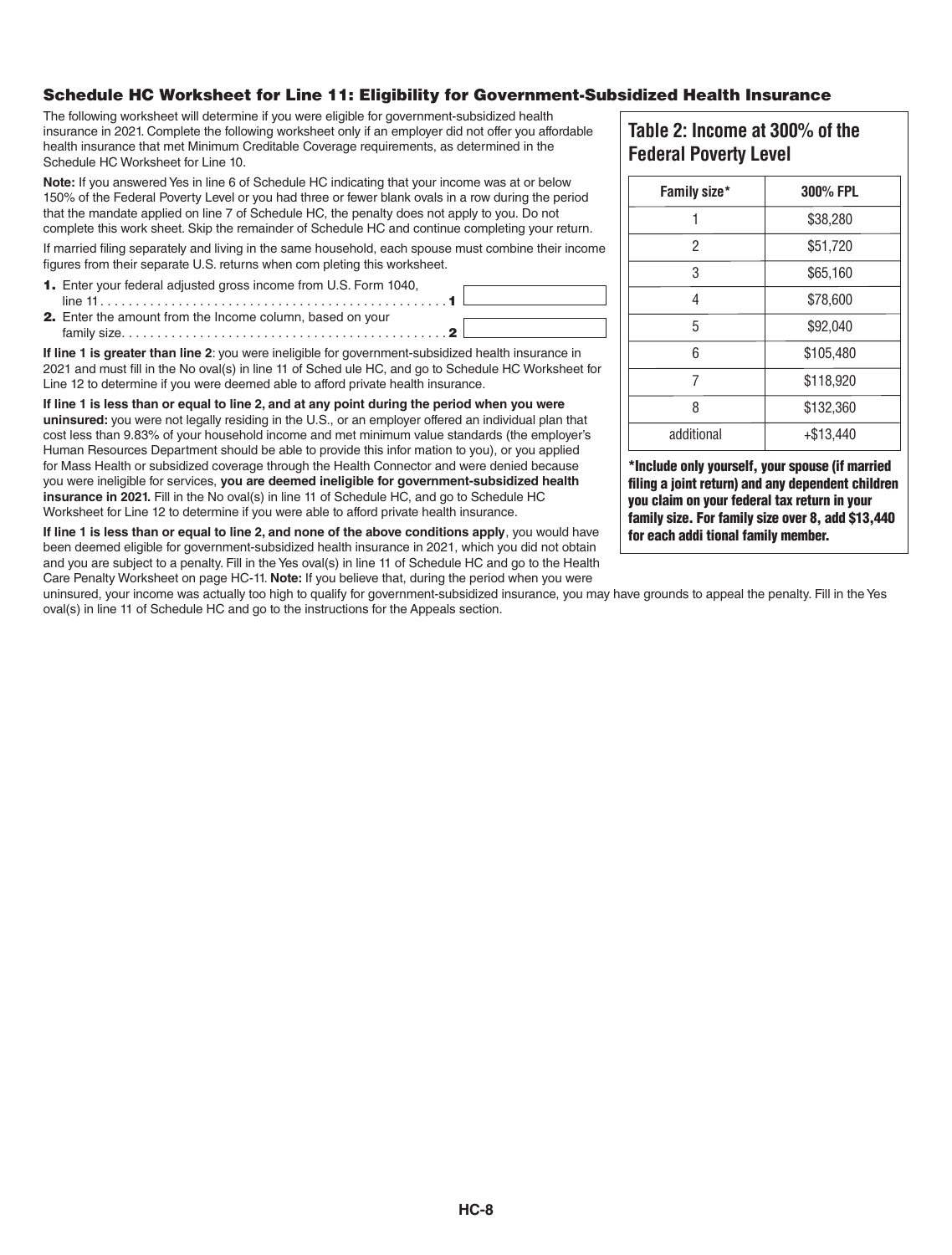#### Schedule HC Worksheet for Line 12: Ability to Purchase Affordable Private Health Insurance That Met Minimum Creditable Coverage

The following worksheet will determine if you could have purchased affordable private health insurance that met Minimum Creditable Coverage in 2021. Complete the following worksheet only if you (and/or your spouse if married filing jointly) were deemed ineligible for government-subsidized health insurance, as determined in the Schedule HC Worksheet for line 11.

**Note:** If you answered Yes in line 6 of Schedule HC indicating that your income was at or below 150% of the Federal Poverty Level or you had three or fewer blank ovals in a row during the period that the mandate applied in line 7 of Schedule HC, the penalty does not apply to you. Do not complete this worksheet. Skip the remainder of Schedule HC and continue completing your return. Be sure to enclose Schedule HC with your return.

| <b>2.</b> Enter the monthly premium that corresponds with your county of residency, age (if married filing a joint return, use the                                                                                             |  |
|--------------------------------------------------------------------------------------------------------------------------------------------------------------------------------------------------------------------------------|--|
|                                                                                                                                                                                                                                |  |
| As it this is the term of a contract of a state of a control of the model of a contract of the search of the search of the search of the search of the search of the search of the search of the search of the search of the s |  |

Go to the table that corresponds to your county of residency and go to the row for your age range and then go to the column based on your filing status to find the monthly premium amount.

| 3. Enter the affordable premium as a percentage of income that corresponds with your income range (from line 1 of worksheet) and filing status from                        |  |
|----------------------------------------------------------------------------------------------------------------------------------------------------------------------------|--|
| Table 3: Affordability on page HC-10. To find this amount, look at the row for your income range in col. a of the                                                          |  |
|                                                                                                                                                                            |  |
| Note: When you multiply by a percentage, move the decimal point two places to the left first. For example, if your percentage is 7.40%, multiply your income<br>by 0.0740. |  |

5. Divide line 4 by 12 to calculate the monthly premium considered affordable to you . . . . . . . . . . . . . . . . . . . . . . . . . . . . . . . 5

**If line 2 is greater than line 5:** you are deemed unable to afford health insurance that met Minimum Creditable Coverage and not subject to a penalty, and you must fill in the No oval(s) in line 12 of Schedule HC and skip the remainder of Schedule HC and continue completing your tax return.

**If line 2 is less than or equal to line 5:**you are deemed able to afford private health insurance that met Minimum Creditable Coverage, which you did not obtain; you are subject to a penalty and you must fill in the Yes oval(s) in line 12 of Schedule HC and go to the Health Care Penalty Worksheet on page HC-11.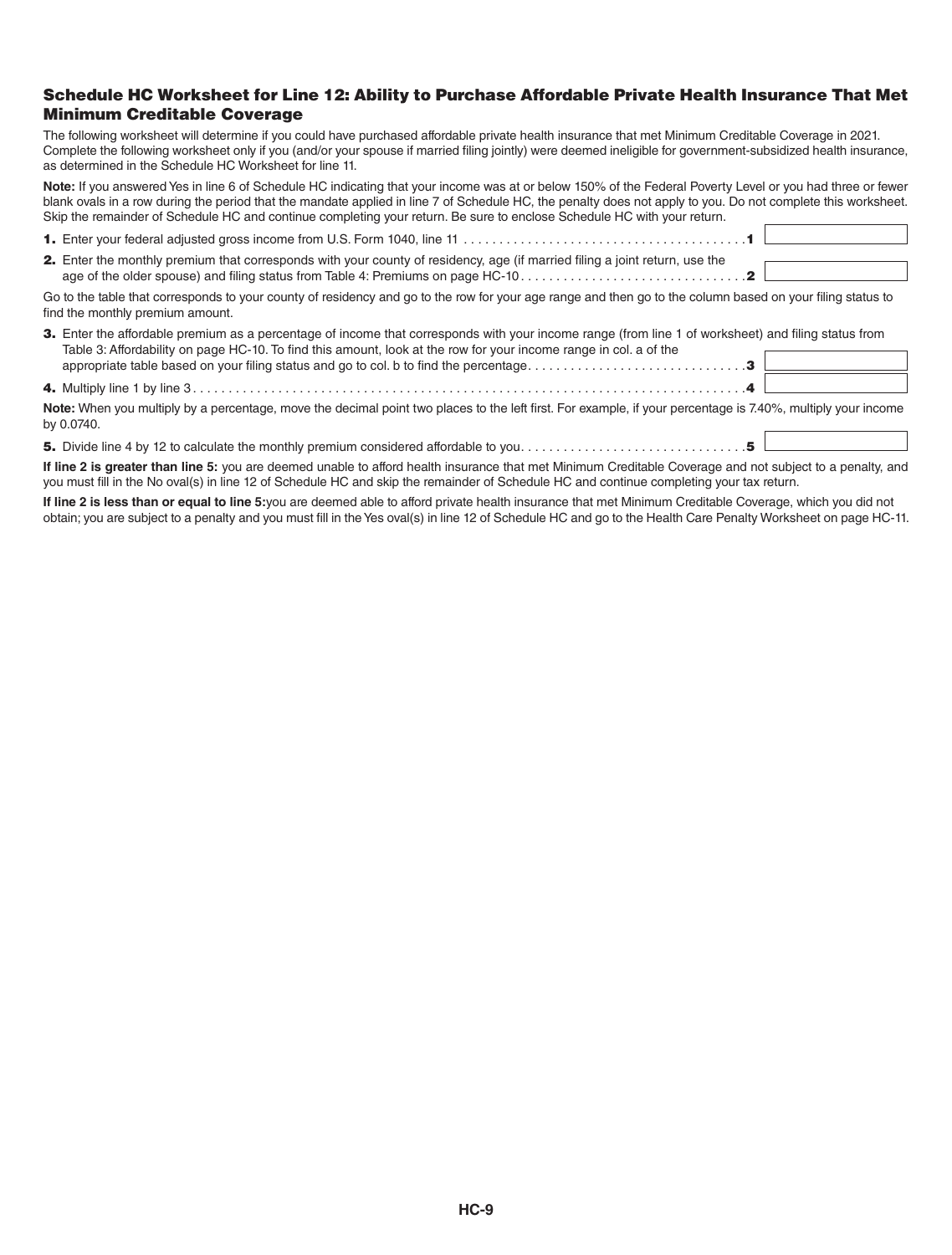## **Table 3: Affordability**

| <b>Individual or Married Filing Separately (no dependents)</b> |          |                                                 |  |
|----------------------------------------------------------------|----------|-------------------------------------------------|--|
| a. Federal Adjusted Gross Income                               |          | <b>b. Affordable Premium</b><br>as a percentage |  |
| <b>From</b>                                                    | To       | of income                                       |  |
| S<br>0                                                         | \$19,140 | $0.00\%$                                        |  |
| \$19,141                                                       | \$25,520 | 2.90%                                           |  |
| \$25,521                                                       | \$31,900 | 4.20%                                           |  |
| \$31,901                                                       | \$38,280 | 5.00%                                           |  |
| \$38.281                                                       | \$44.660 | 7.45%                                           |  |
| \$44.661                                                       | \$51,040 | 7.60%                                           |  |
| \$51,041                                                       |          | $8.00\%$                                        |  |

#### **Married Filing Jointly with no dependents or Head of Household/Married Filing Separately with one dependent**

| a. Federal Adjusted Gross Income |          | <b>b. Affordable Premium</b><br>as a percentage |  |
|----------------------------------|----------|-------------------------------------------------|--|
| <b>From</b>                      | To       |                                                 |  |
| \$<br>0                          | \$25,860 | $0.00\%$                                        |  |
| \$25,861                         | \$34,480 | 4.30%                                           |  |
| \$34,481                         | \$43.100 | 6.20%                                           |  |
| \$43.101                         | \$51,720 | 7.40%                                           |  |
| \$51,721                         | \$60,340 | 7.45%                                           |  |
| \$60.341                         | \$68,960 | 7.60%                                           |  |
| \$68,961                         |          | 8.00%                                           |  |

**Married Filing Jointly with one or more dependents or Head of Household/Married Filing Separately with two or more dependents**

| a. Federal Adjusted Gross Income<br><b>From</b><br>To |          | <b>b. Affordable Premium</b><br>as a percentage<br>of income |  |
|-------------------------------------------------------|----------|--------------------------------------------------------------|--|
|                                                       |          |                                                              |  |
| \$32,581                                              | \$43,440 | 3.40%                                                        |  |
| \$43,441                                              | \$54,300 | 4.95%                                                        |  |
| \$54,301                                              | \$65,160 | 5.90%                                                        |  |
| \$65,161                                              | \$76,020 | 7.45%                                                        |  |
| \$76,021                                              | \$86,880 | 7.60%                                                        |  |
| \$86,881                                              |          | $8.00\%$                                                     |  |

## **Table 4: Premiums**

|  | Region 1. Berkshire, Franklin, Hampden and Hampshire Counties |
|--|---------------------------------------------------------------|

| Age       | <b>Individual</b> | <b>Married Couple</b><br>(no dependents) | <b>Family</b> |
|-----------|-------------------|------------------------------------------|---------------|
| $0 - 30$  | \$271             | \$541                                    | \$700         |
| $31 - 34$ | \$283             | \$566                                    | \$724         |
| $35 - 39$ | \$291             | \$581                                    | \$738         |
| $40 - 44$ | \$311             | \$621                                    | \$779         |
| $45 - 49$ | \$355             | \$710                                    | \$867         |
| $50 - 54$ | \$413             | \$825                                    | \$982         |
| $55+$     | \$425             | \$849                                    | \$1,007       |

#### **Region 2. Barnstable, Bristol, Essex, Middlesex, Norfolk, Plymouth, Suffolk and Worcester Counties**

| Age       | <b>Individual</b> | <b>Married couple</b><br>(no dependents) | Family |
|-----------|-------------------|------------------------------------------|--------|
| $0 - 30$  | \$263             | \$526                                    | \$680  |
| $31 - 34$ | \$268             | \$535                                    | \$684  |
| $35 - 39$ | \$275             | \$549                                    | \$698  |
| $40 - 44$ | \$294             | \$587                                    | \$736  |
| $45 - 49$ | \$336             | \$671                                    | \$820  |
| $50 - 54$ | \$390             | \$779                                    | \$928  |
| $55+$     | \$401             | \$802                                    | \$951  |

#### **Region 3. Dukes and Nantucket Counties**

| Age       | Individual | <b>Married couple</b><br>(no dependents) | <b>Family</b> |
|-----------|------------|------------------------------------------|---------------|
| $0 - 30$  | \$365      | \$730                                    | \$945         |
| $31 - 34$ | \$413      | \$825                                    | \$1,055       |
| $35 - 39$ | \$424      | \$847                                    | \$1,077       |
| $40 - 44$ | \$453      | \$906                                    | \$1,136       |
| $45 - 49$ | \$518      | \$1,035                                  | \$1,265       |
| $50 - 54$ | \$601      | \$1,202                                  | \$1,432       |
| $55+$     | \$619      | \$1,238                                  | \$1,468       |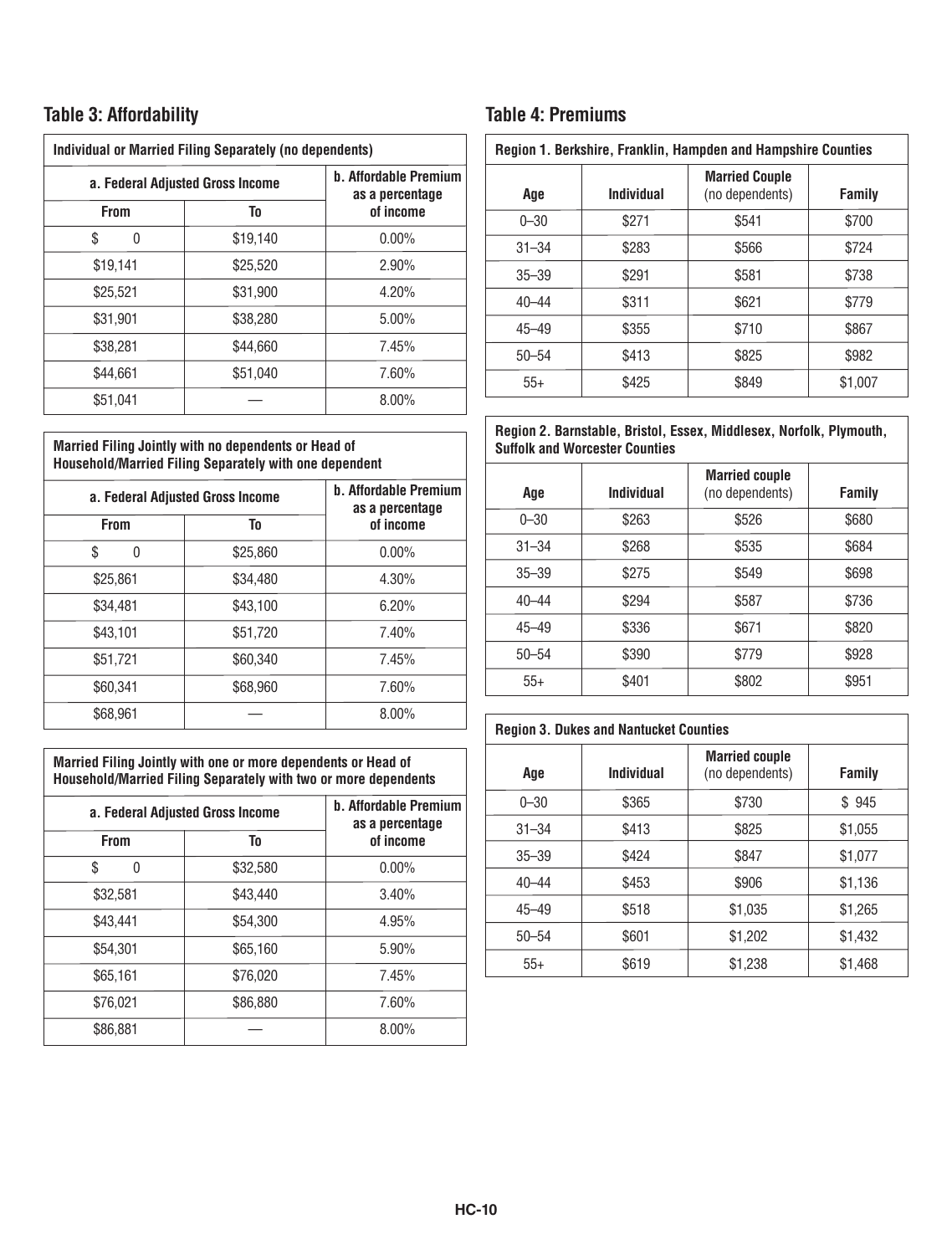#### Health Care Penalty Worksheet

Complete the following worksheet to calculate the penalty. If married filing a joint return and both you and your spouse are subject to a penalty, separate worksheets must be filled out to calculate the separate penalty amounts for you and your spouse, using your married filing jointly income. Each separate penalty amount must then be entered on Form 1, line 35a and line 35b or Form 1-NR/PY, line 39a and line 39b.

**Note:** If you answered Yes in line 6 of Schedule HC indicating that your income was at or below 150% of the Federal Poverty Level, the penalty does not apply to you. Do not complete this worksheet. Skip the remainder of Schedule HC and continue completing your tax return.

| 2. Look at Table 5, Annual Income Standards, and enter col. A, B, C or D, based on your family size (from line 1c of                                                                                                                                                                                                                                                |  |
|---------------------------------------------------------------------------------------------------------------------------------------------------------------------------------------------------------------------------------------------------------------------------------------------------------------------------------------------------------------------|--|
| 3. Based on the column entered in line 2, go to Table 6, Penalties for 2021, to determine the monthly penalty amount.                                                                                                                                                                                                                                               |  |
| 4. Enter the number of gap(s) in coverage of four or more consecutive months in which you were uninsured, as shown in<br>Schedule HC, line 7. (Turning 18, Part-Year Residents or a Taxpayer Was Deceased: When completing line 4, do not<br>include the number of unfilled ovals for months that the mandate did not apply, as determined in Schedule HC, line 7.) |  |
| 5. Enter the total number of months for the gap(s) in coverage in which you were uninsured from line 4. If you were                                                                                                                                                                                                                                                 |  |
|                                                                                                                                                                                                                                                                                                                                                                     |  |
|                                                                                                                                                                                                                                                                                                                                                                     |  |
|                                                                                                                                                                                                                                                                                                                                                                     |  |

If you are subject to a penalty because you are deemed able to afford insurance in 2021 but did not obtain it, you may appeal the application of the penalty to you. Instructions for filing an appeal can be found online at mass.gov/dor. If you are filing an appeal, do not enter a penalty amount on Form 1, line 35a or line 35b or Form 1-NR/PY, line 39a or line 39b. If you are not appealing the penalty, enter the penalty amount from line 8 on Form 1, line 35a or line 35b or Form 1-NR/PY, line 39a or line 39b.

#### **Table 5: Annual Income Standards**

| Family         |              | Col. A                             |              | Col. B                                      | Col. C      | Col. D                                      |             |
|----------------|--------------|------------------------------------|--------------|---------------------------------------------|-------------|---------------------------------------------|-------------|
| size           | <b>From</b>  | To                                 | <b>From</b>  | To                                          | From        | To                                          | Above       |
| 1              | \$19.141     | \$25,520<br>$\qquad \qquad -$      | \$25,521     | \$31.900                                    | \$31,901    | \$38,280<br>$\overline{\phantom{0}}$        | \$38,280    |
| $\overline{2}$ | 25.861       | 34,480<br>$\overline{\phantom{0}}$ | 34.481       | 43.100<br>$\overbrace{\phantom{12322111}}$  | 43.101      | 51.720                                      | 51,720      |
| 3              | 32.581       | 43.440<br>—                        | 43.441       | 54.300                                      | 54.301      | 65.160<br>$\overbrace{\phantom{123221111}}$ | 65,160      |
| 4              | 39.301       | 52.400<br>—                        | 52.401       | 65.500<br>$\overline{\phantom{0}}$          | 65.501      | 78.600<br>$\overline{\phantom{0}}$          | 78,600      |
| 5              | 46.021       | 61.360<br>—                        | 61.361       | 76.700                                      | 76.701      | 92.040                                      | 92.040      |
| 6              | 52.741       | 70.320<br>$\overline{\phantom{0}}$ | 70.321       | 87.900<br>$\overbrace{\phantom{123221111}}$ | 87.901      | 105.480<br>$\overline{\phantom{0}}$         | 105,480     |
| 7              | 59.461       | 79.280<br>$\overline{\phantom{0}}$ | 79.281       | 99.100<br>$\overline{\phantom{0}}$          | 99.101      | 118.920<br>$\overline{\phantom{0}}$         | 118,920     |
| 8              | 66.181       | 88.240<br>—                        | 88.241       | 110.300                                     | 110.301     | 132.360<br>$\overline{\phantom{0}}$         | 132.360     |
| additional     | $+$ \$ 6,720 | $+$ \$ 8,960                       | $+$ \$ 8.960 | $+ $11,200$                                 | $+ $11.200$ | $+\$13.440$                                 | $+\$13.440$ |

#### **Table 6: Penalties for 2021**

| Col. | <b>Monthly penalty amount</b> |  |  |  |  |  |  |  |
|------|-------------------------------|--|--|--|--|--|--|--|
|      | \$23.00                       |  |  |  |  |  |  |  |
| R    | \$44.00                       |  |  |  |  |  |  |  |
| ſ.   | \$66.00                       |  |  |  |  |  |  |  |
|      | \$142.00                      |  |  |  |  |  |  |  |